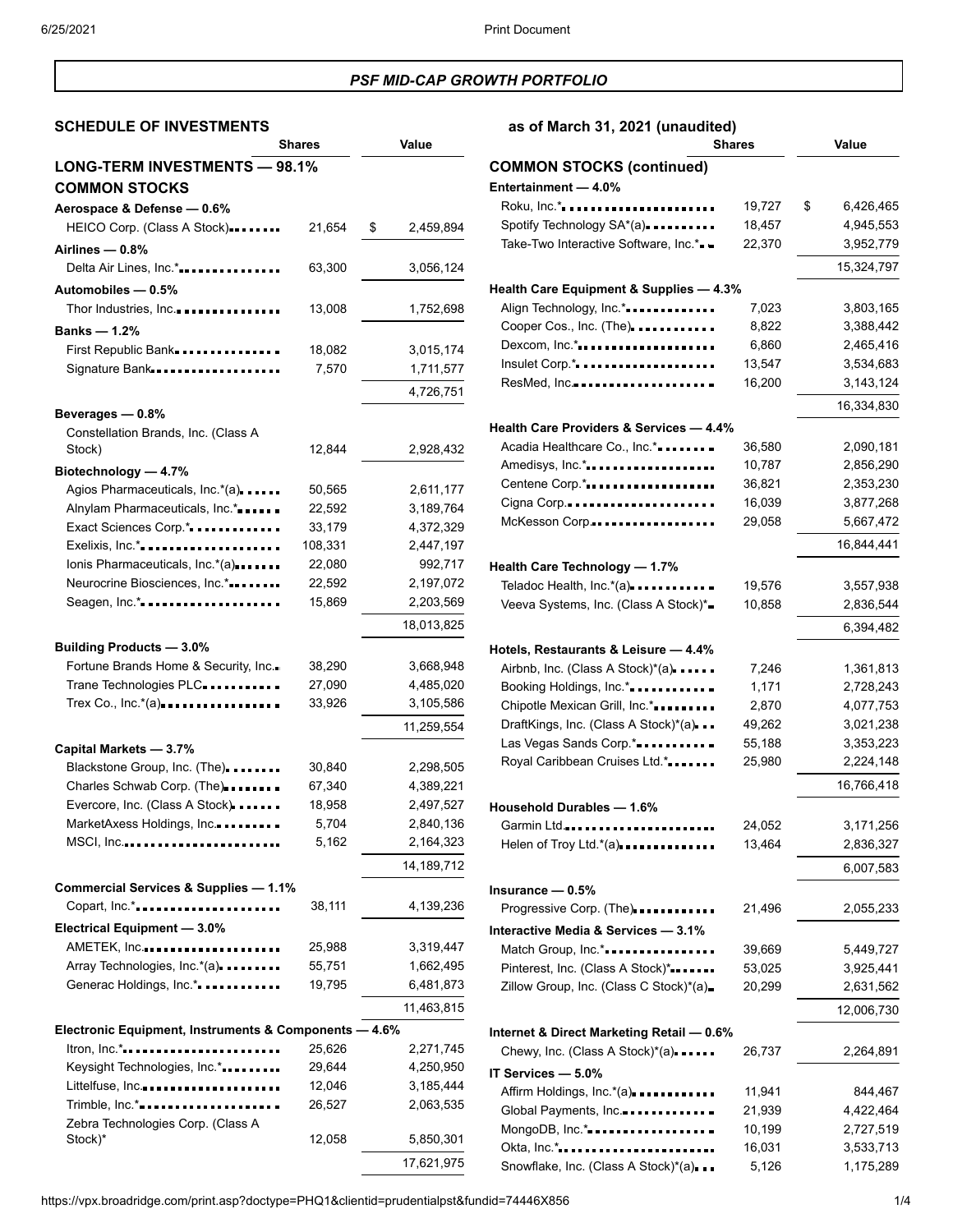6/25/2021 Print Document

## *PSF MID-CAP GROWTH PORTFOLIO (continued)*

## **SCHEDULE OF INVESTMENTS as of March 31, 2021 (unaudited)**

|                                                 | <b>Shares</b> | Value           |
|-------------------------------------------------|---------------|-----------------|
| <b>COMMON STOCKS (continued)</b>                |               |                 |
| IT Services (cont'd.)                           |               |                 |
| Twilio, Inc. (Class A Stock)*                   | 13,418        | \$<br>4,572,318 |
|                                                 |               | 19,107,155      |
| Leisure Products - 0.7%                         |               |                 |
| Brunswick Corp                                  | 27,254        | 2,599,214       |
| Life Sciences Tools & Services - 2.4%           |               |                 |
| Agilent Technologies, Inc                       | 17,839        | 2,268,050       |
| Maravai LifeSciences Holdings, Inc.             |               |                 |
| (Class A Stock)*                                | 81,053        | 2,888,729       |
| Mettler-Toledo International, Inc.*             | 3,488         | 4,031,047       |
|                                                 |               | 9,187,826       |
| Machinery - 2.7%                                |               |                 |
| Ingersoll Rand, Inc.*                           | 78,072        | 3,841,923       |
| ITT, Inc                                        | 35,366        | 3,215,123       |
| Stanley Black & Decker, Inc.                    | 16,267        | 3,248,032       |
|                                                 |               | 10,305,078      |
| Media $-0.4%$                                   |               |                 |
| Discovery, Inc. (Class C Stock)*                | 45,366        | 1,673,552       |
| Metals & Mining - 0.8%                          |               |                 |
| Freeport-McMoRan, Inc.*                         | 93,990        | 3,095,091       |
| Pharmaceuticals - 3.5%                          |               |                 |
| Catalent, Inc.*                                 | 31,299        | 3,296,098       |
| Horizon Therapeutics PLC*                       | 55,865        | 5,141,814       |
| Jazz Pharmaceuticals PLC*                       | 15,840        | 2,603,621       |
| Royalty Pharma PLC (Class A Stock)              |               |                 |
| (a)                                             | 52,584        | 2,293,714       |
|                                                 |               | 13,335,247      |
| Professional Services - 3.6%                    |               |                 |
| Booz Allen Hamilton Holding Corp.               | 47,581        | 3,831,698       |
| CoStar Group, Inc.*                             | 2,355         | 1,935,551       |
| Equifax, Inc.                                   | 21,450        | 3,885,238       |
| IHS Markit Ltd                                  | 43,341        | 4,194,542       |
|                                                 |               | 13,847,029      |
| Road & Rail — 2.2%                              |               |                 |
| Lyft, Inc. (Class A Stock)*                     | 54,060        | 3,415,511       |
| Old Dominion Freight Line, Inc                  | 20,182        | 4,851,954       |
|                                                 |               | 8,267,465       |
| Semiconductors & Semiconductor Equipment - 9.5% |               |                 |
| Advanced Micro Devices, Inc.*(a)                | 37,697        | 2,959,214       |
| Cree, $Inc.*(a)$                                | 19,051        | 2,059,985       |
| Enphase Energy, Inc.*.                          | 19,001        | 3,081,202       |
| Entegris, Inc                                   | 47,081        | 5,263,656       |

|                                                                     | <b>Shares</b> |    | Value       |  |
|---------------------------------------------------------------------|---------------|----|-------------|--|
| <b>COMMON STOCKS (continued)</b>                                    |               |    |             |  |
| Software - 11.8%                                                    |               |    |             |  |
| ACV Auctions, Inc. (Class A Stock)*                                 |               |    |             |  |
| (a)                                                                 | 32,913        | \$ | 1,139,119   |  |
| Avalara, Inc.*                                                      | 14,654        |    | 1,955,283   |  |
| Cadence Design Systems, Inc.*                                       | 39,690        |    | 5,437,133   |  |
| Coupa Software, Inc.*                                               | 10,650        |    | 2,710,212   |  |
| Crowdstrike Holdings, Inc. (Class A                                 |               |    |             |  |
| Stock)*                                                             | 23,293        |    | 4,251,206   |  |
| DocuSign, Inc.*                                                     | 17,302        |    | 3,502,790   |  |
| Five9, Inc.*(a)--------------------                                 | 23,849        |    | 3,728,314   |  |
| HubSpot, Inc.*                                                      | 10,928        |    | 4,963,607   |  |
| RingCentral, Inc. (Class A Stock)*                                  | 14,132        |    | 4,209,640   |  |
| Synopsys, Inc.*                                                     | 22,794        |    | 5,647,897   |  |
| Trade Desk, Inc. (The) (Class A                                     |               |    |             |  |
| Stock)*                                                             | 7,344         |    | 4,785,791   |  |
| Zscaler, Inc.*                                                      | 16,923        |    | 2,905,172   |  |
|                                                                     |               |    | 45,236,164  |  |
| Specialty Retail — 6.2%                                             |               |    |             |  |
| Burlington Stores, Inc.*.                                           | 13,292        |    | 3,971,650   |  |
| CarMax, Inc.*                                                       | 25,743        |    | 3,415,066   |  |
| National Vision Holdings, Inc.*(a)                                  | 45,274        |    | 1,984,360   |  |
| O'Reilly Automotive, Inc.*                                          | 10,084        |    | 5,115,109   |  |
| Tractor Supply Co                                                   | 28,730        |    | 5,087,508   |  |
| Ulta Beauty, Inc.*                                                  | 13,799        |    | 4,266,237   |  |
|                                                                     |               |    |             |  |
|                                                                     |               |    | 23,839,930  |  |
| Textiles, Apparel & Luxury Goods - 0.7%                             |               |    |             |  |
| Lululemon Athletica, Inc.*                                          | 8,816         |    | 2,703,955   |  |
|                                                                     |               |    |             |  |
| TOTAL LONG-TERM INVESTMENTS                                         |               |    |             |  |
| (cost \$240,055,707).                                               |               |    | 374,974,299 |  |
| <b>SHORT-TERM INVESTMENTS — 9.3%</b>                                |               |    |             |  |
| <b>AFFILIATED MUTUAL FUNDS</b>                                      |               |    |             |  |
| <b>PGIM Core Ultra Short Bond</b>                                   |               |    |             |  |
| Fund(wa)                                                            | 1,629,793     |    | 1,629,793   |  |
| <b>PGIM Institutional Money Market</b>                              |               |    |             |  |
| Fund                                                                |               |    |             |  |
| (cost \$33,758,757; includes<br>\$33,755,062 of cash collateral for |               |    |             |  |
| securities on loan)(b)(wa)                                          | 33,828,996    |    | 33,812,082  |  |
|                                                                     |               |    |             |  |
| TOTAL SHORT-TERM INVESTMENTS                                        |               |    |             |  |
| (cost \$35,388,550)                                                 |               |    | 35,441,875  |  |
|                                                                     |               |    |             |  |
| TOTAL INVESTMENTS-107.4%                                            |               |    |             |  |
| (cost \$275,444,257)                                                |               |    | 410,416,174 |  |

https://vpx.broadridge.com/print.asp?doctype=PHQ1&clientid=prudentialpst&fundid=74446X856 2/4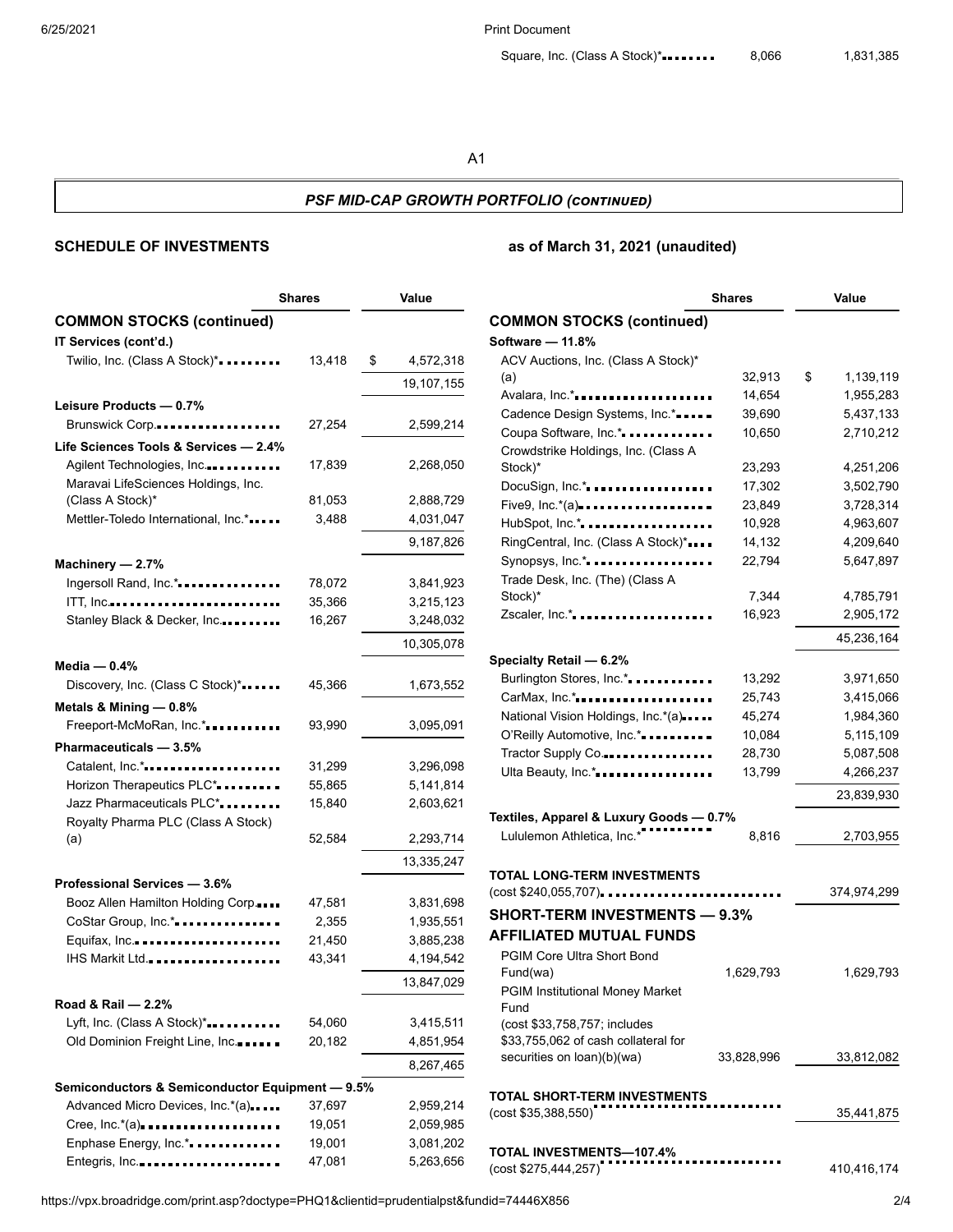| Lam Research Corp              | 7.188  | 4.278.585  |
|--------------------------------|--------|------------|
| Marvell Technology Group Ltd.  | 43,225 | 2,117,161  |
| Microchip Technology, Inc.     | 33.501 | 5,200,025  |
| SolarEdge Technologies, Inc.*. | 16.331 | 4.694.183  |
| Teradyne, Inc                  | 35,510 | 4,320,857  |
| Xilinx, Inc                    | 17.678 | 2.190.304  |
|                                |        | 36.165.172 |

6/25/2021 Print Document

| Liabilities in excess of other assets - (7.4)% |  | (28, 351, 679) |
|------------------------------------------------|--|----------------|
| <b>NET ASSETS - 100.0%</b>                     |  |                |

Non-income producing security.

- (a) All or a portion of security is on loan. The aggregate market value of such securities, including those sold and pending settlement, is \$33,867,296; cash collateral of \$33,755,062 (included in liabilities) was received with which the Portfolio purchased highly liquid shortterm investments. In the event of significant appreciation in value of securities on loan on the last business day of the reporting period, the Portfolio may reflect a collateral value that is less than the market value of the loaned securities and such shortfall is remedied the following business day.
- (b) Represents security, or portion thereof, purchased with cash collateral received for securities on loan and includes dividend reinvestment.

A2

### *PSF MID-CAP GROWTH PORTFOLIO (continued)*

**SCHEDULE OF INVESTMENTS as of March 31, 2021 (unaudited)**

(wa) PGIM Investments LLC, the manager of the Portfolio, also serves as manager of the PGIM Core Ultra Short Bond Fund and PGIM Institutional Money Market Fund, if applicable.

Other information regarding the Portfolio is available in the Portfolio's most recent Report to Shareholders. This information is available on the *Securities and Exchange Commission's website ([www.sec.gov\)](https://www.sec.gov/).*